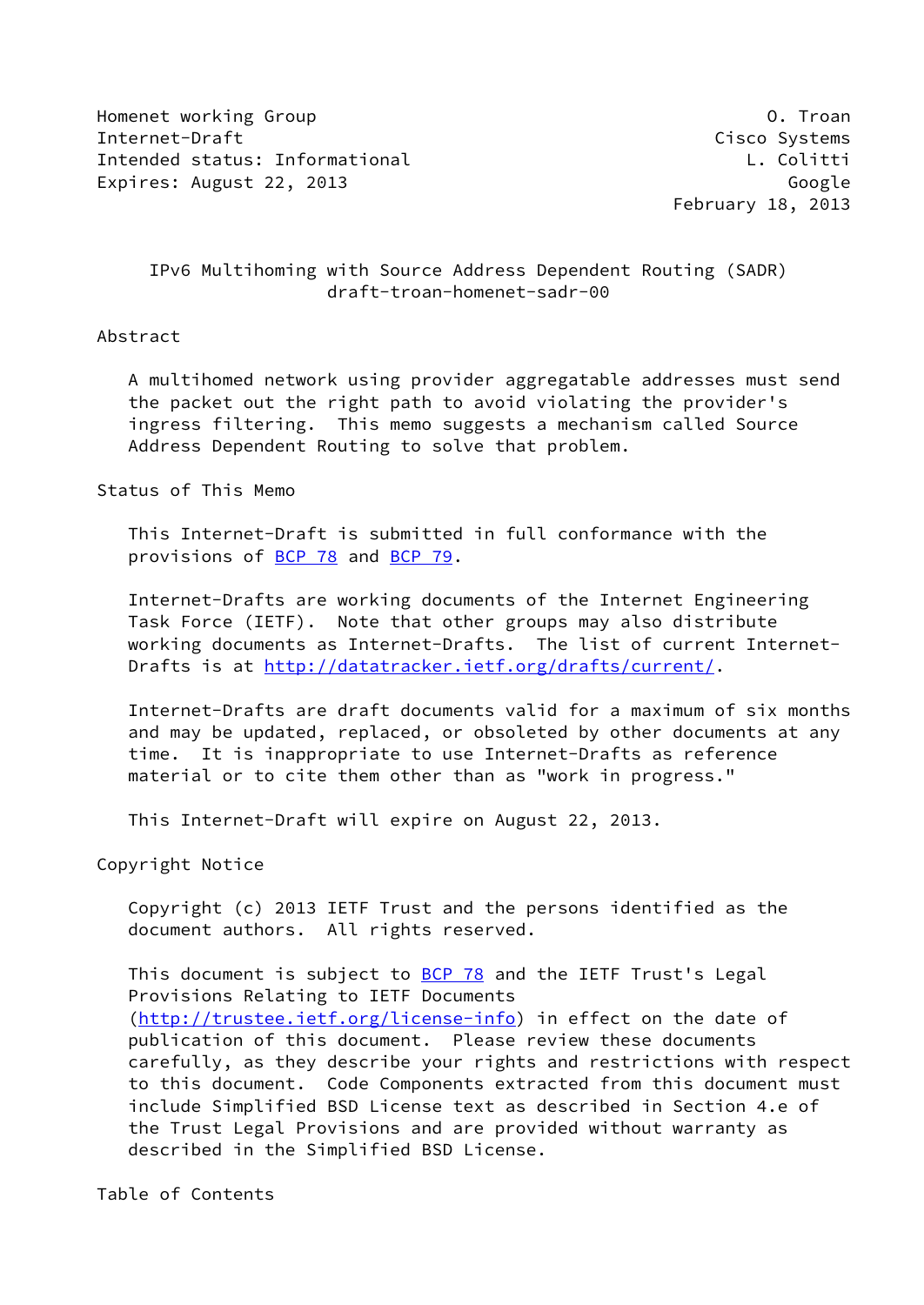- [1](#page-1-0). Introduction . . . . . . . . . . . . . . . . . . . . . . . . . [2](#page-1-1)
- Troan & Colitti **Expires August 22, 2013** [Page 1]

<span id="page-1-1"></span>Internet-Draft SADR SADR February 2013

| 3.                                                  |  |  |  |  |  |  |  |
|-----------------------------------------------------|--|--|--|--|--|--|--|
| Using SADR for multihoming 3<br>4.                  |  |  |  |  |  |  |  |
| A Conceptual Forwarding Algorithm 3<br>5.           |  |  |  |  |  |  |  |
|                                                     |  |  |  |  |  |  |  |
| 6.1. Routing Protocol extensions 5                  |  |  |  |  |  |  |  |
| 6.2. Simplified SADR in home networks 5             |  |  |  |  |  |  |  |
| 7. Interaction between routers and hosts $\cdots$ 5 |  |  |  |  |  |  |  |
| 8.                                                  |  |  |  |  |  |  |  |
| 9.                                                  |  |  |  |  |  |  |  |
|                                                     |  |  |  |  |  |  |  |
|                                                     |  |  |  |  |  |  |  |
| Normative References 6<br>11.1.                     |  |  |  |  |  |  |  |
| 11.2. Informative References 7                      |  |  |  |  |  |  |  |
| Authors'                                            |  |  |  |  |  |  |  |

<span id="page-1-0"></span>[1](#page-1-0). Introduction

 IPv6 is designed to support multiple addresses on an interface, and the intention was to use this feature to support multihoming with provider aggregatable addresses.

 One difficulty of multihoming with provider-aggregatable space is that providers typically employ [BCP38](https://datatracker.ietf.org/doc/pdf/bcp38) [[RFC2827](https://datatracker.ietf.org/doc/pdf/rfc2827)] filtering. If a network sends traffic to its upstream provider using a source address that was not assigned by that provider, the traffic will be dropped. Thus, if a network is multihomed to multiple providers, it must ensure that traffic is sent out the correct exit for the packet's source address.

 As long as upstream traffic is sent to the correct provider, hosts inside the network are free to use source addresses assigned by any of the network's upstream providers. In such a scenario, each host has multiple addresses, one or more from each provider the network is connected to. The network ensures that packets are sent to the correct upstream by forwarding packets based on the destination address and the source address. This we call source address dependent routing (SADR). This memo shows how SADR can be used to implement multihoming.

<span id="page-1-2"></span>[2](#page-1-2). Conventions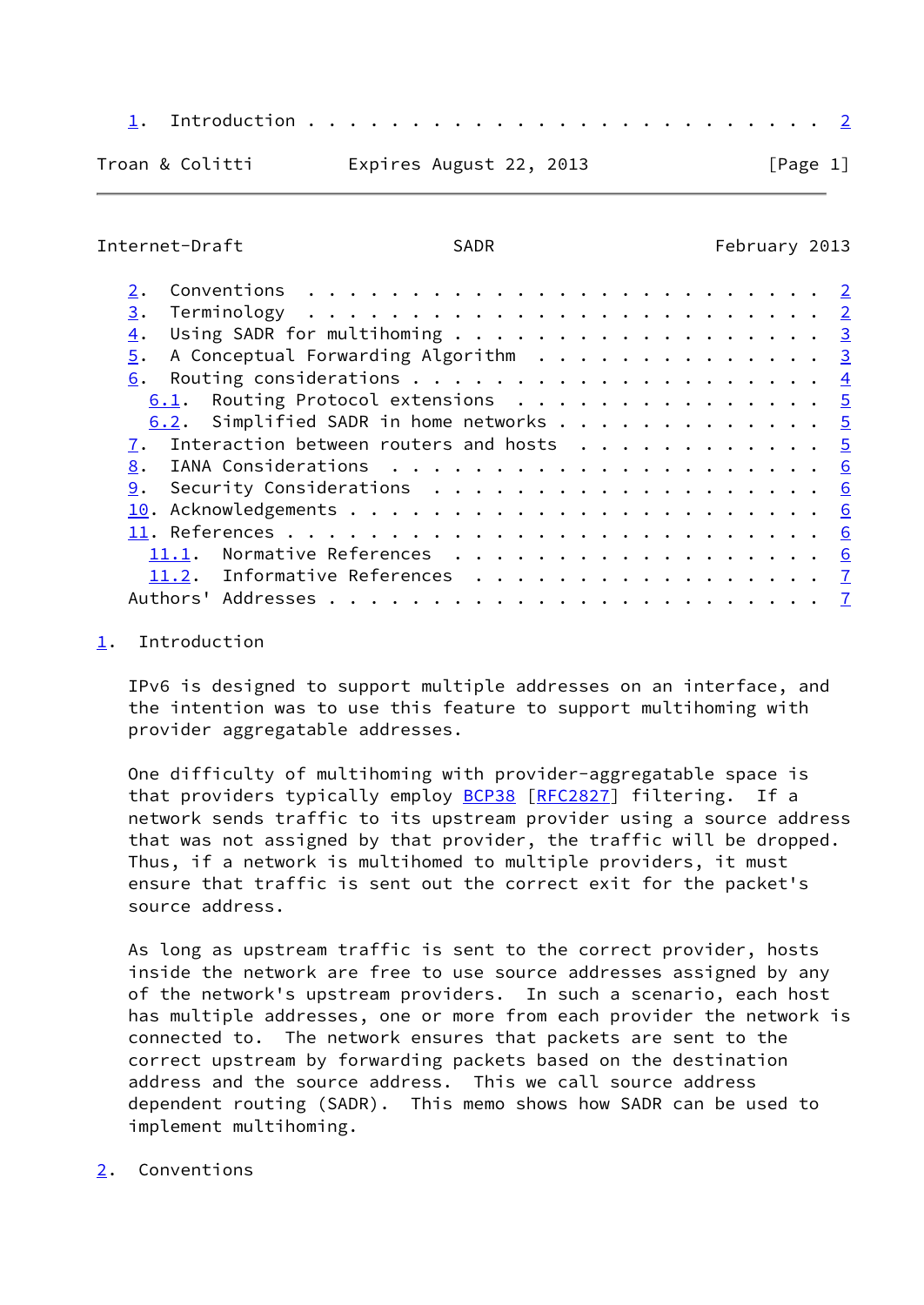The key words "MUST", "MUST NOT", "REQUIRED", "SHALL", "SHALL NOT", "SHOULD", "SHOULD NOT", "RECOMMENDED", "MAY", and "OPTIONAL" in this document are to be interpreted as described in [RFC 2119 \[RFC2119](https://datatracker.ietf.org/doc/pdf/rfc2119)].

<span id="page-2-0"></span>[3](#page-2-0). Terminology

Service Provider 6. An entity that provides the network with external connectivity, e.g. to the Internet.

Troan & Colitti **Expires August 22, 2013** [Page 2]

<span id="page-2-2"></span>Internet-Draft SADR SADR February 2013

WAN Interface **An interface connected to a Service**  Providers. WAN interfaces may either be physical links or virtual interfaces such as tunnels. WAN interfaces are used to send ingress traffic from the Internet to the End- User, and egress traffic from the End-User network to the Internet. Ingress traffic may be received on any active interface at any time. Egress traffic follows a set of rules within the router in order to choose the proper WAN interface.

Border Router **A border router has one or more external**  interfaces connecting it to one or more Service Providers. The border router receives one or more delegated prefixes, each associated with one or more WAN interfaces.

External Route **A** route that is learned from a Service Provider. Each External Route has an Acceptable Source Prefix which determines which source addresses may use that route. Internal Router  $\overline{A}$  router that is not a Border Router.

Internal Route  $\overline{A}$  route to a destination inside the network.

<span id="page-2-1"></span>[4](#page-2-1). Using SADR for multihoming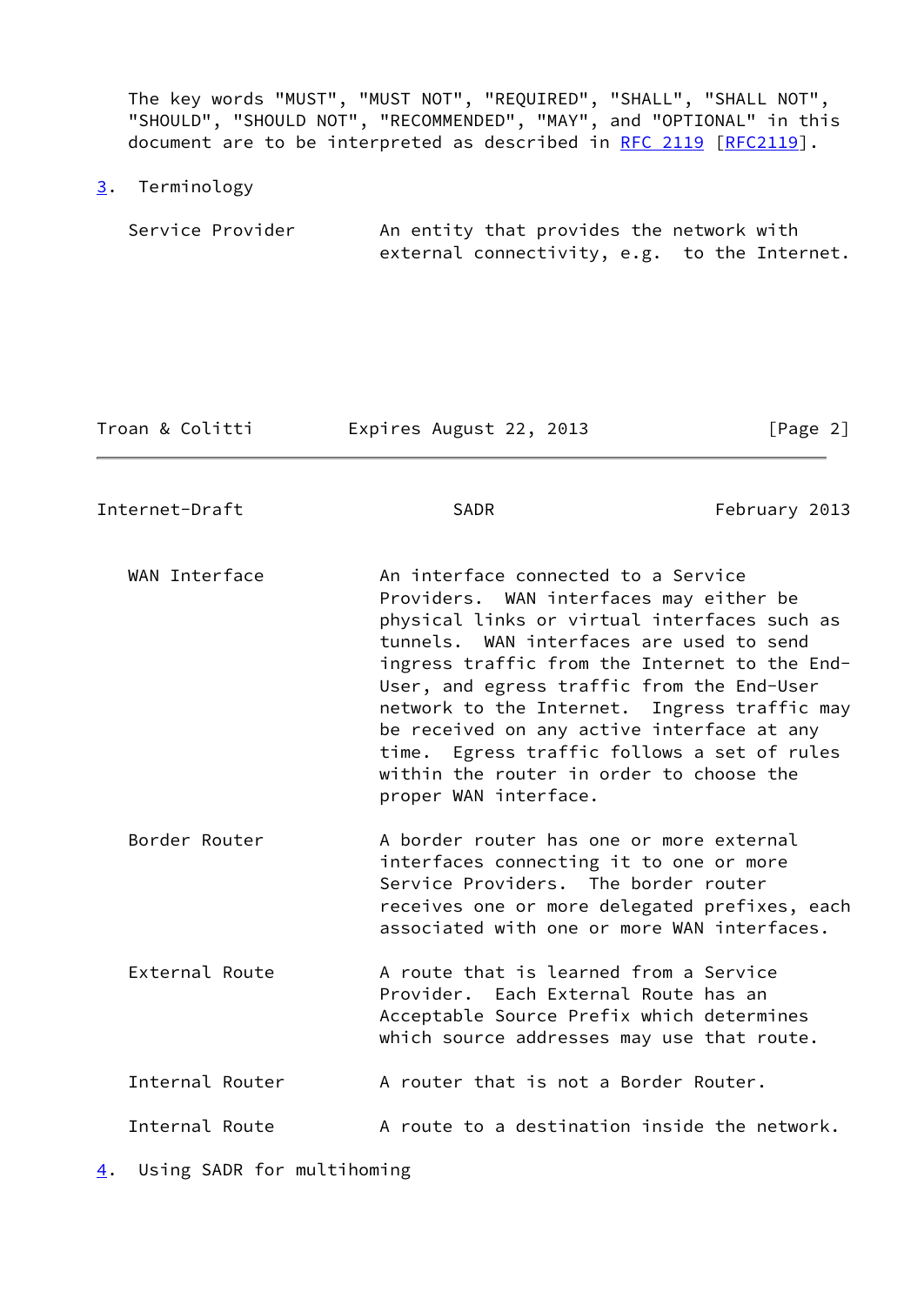SADR is similar to policy based routing. This memo proposes a simple extension to the destination based longest match algorithm to constrain it to source address.

 In order to support ingress filtering by upstream networks, the network MUST treat external routes specially. Ingress filtering MAY also be used internally, by installing (S,D) routes for locally assigned prefixes, where the source prefix would be the aggregatable prefix. If no ingress filtering is performed inside the network, then normal non-source constrained forwarding is used.

<span id="page-3-0"></span>[5](#page-3-0). A Conceptual Forwarding Algorithm

 This section describes a conceptual forwarding algorithm. An implementation might implement this differently, e.g. with multiple tables, as long as the external behaviour is as described.

 First a longest match lookup is done in the routing table for the destination address, then for the resulting set a longest matching lookup is done for the source address.

| Troan & Colitti | Expires August 22, 2013 | [Page 3] |
|-----------------|-------------------------|----------|
|                 |                         |          |

<span id="page-3-1"></span>Internet-Draft SADR February 2013

 In a destination based routing table, an entry in the routing table can be shown as "D -> NH". That is, to get to a destination D, use next-hop NH. For a source constrained routing table we propose the following notation. (Source Network, Destination network) -> Next hop.  $(S, D) \rightarrow NH$ . A route that is not source constrained can be represented as  $(*, D) \rightarrow NH.$ 

 For convenience this document shows the routing table as a single destination based routing table, with source address constrained paths. This does not preclude other implementations, as long as the external behaviour is the same.

 A router forwarding a packet does a longest match look-up on the destination address. If this is a  $(*, D)$  entry, it forwards the packet out the best next-hop as before (doing equal cost multi path load balancing etc). If the look-up results in a (S, D) entry, the look-up function does a longest match on the source address among the set of (S, D) paths. If there is a match the packet is forwarded out the given next-hop, if not an ICMP destination address unreachable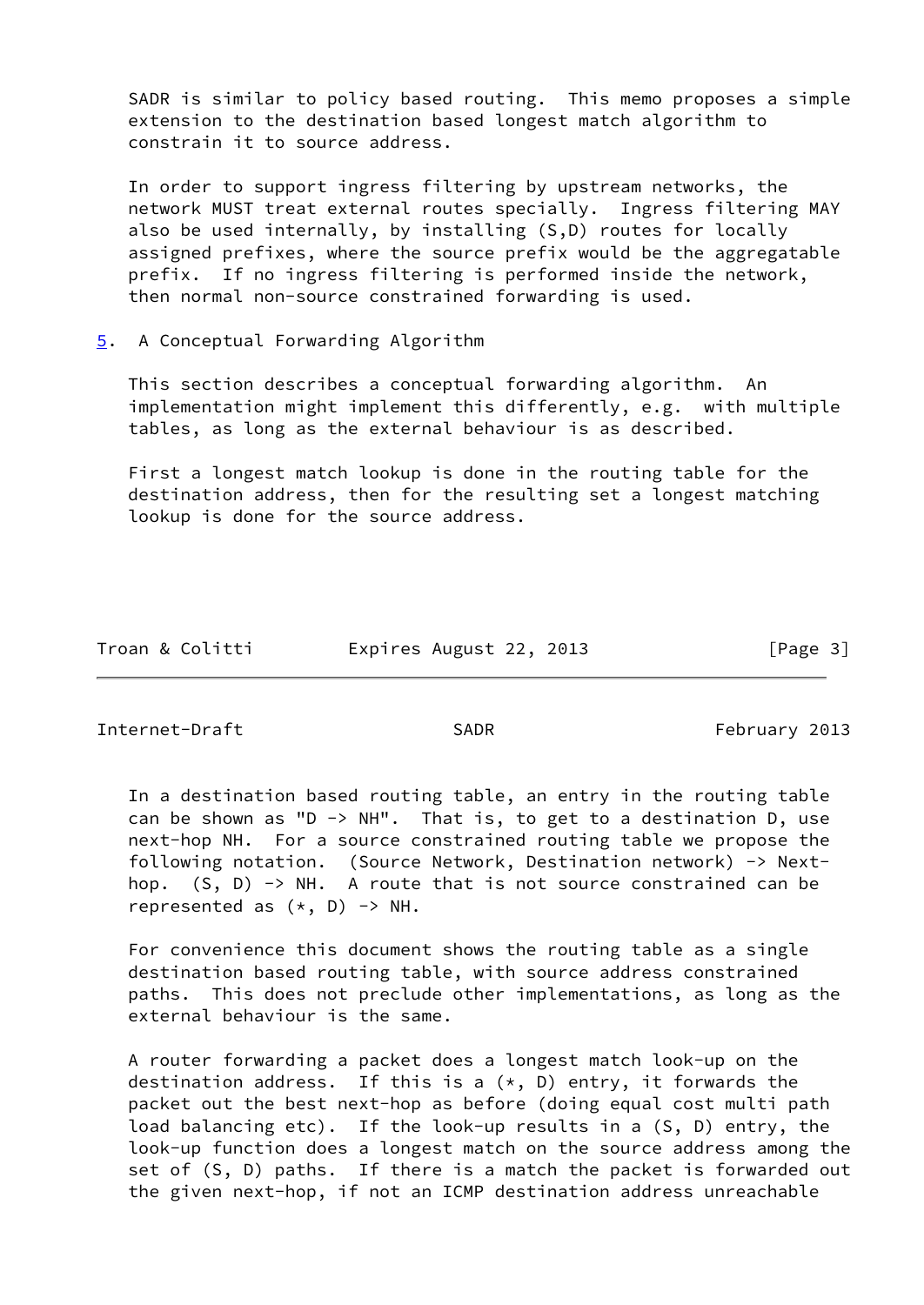message, code 5 is returned  $[REC4443]$ . A routing entry may have both  $(S, D)$  paths and  $(*, D)$  paths. The longest match wins.

 The following example show the routing table of a network connected to two ISPs, ISP A and ISP B. Both ISPs offer default connectivity and ISP B also offers a more specific route to a walled garden service.

| $(2001: db8::/56, ::/0) \rightarrow ISP_A$                                  | # Default route to ISP A          |  |
|-----------------------------------------------------------------------------|-----------------------------------|--|
| $(2001: db9::/56, ::/0) \rightarrow ISP_B$                                  | # Default route to ISP B          |  |
| $(*, 2001:db8::/64) \rightarrow R1$                                         | # Internal network, prefix from A |  |
| $(*, 2001:db8:1::/64) \rightarrow R2$                                       | # Internal network, prefix from A |  |
| $(*, 2001:db9::/64) \rightarrow R1$                                         | # Internal network, prefix from B |  |
| $(*, 2001:db9:1::/64) \rightarrow R2$                                       | # Internal network, prefix from B |  |
| $(*, fd00::/64) \rightarrow R3$                                             | # Internal network ULA            |  |
| $(2001: db9::/56, 2001:420::/32)$ -> ISP_B # Walled garden route from ISP B |                                   |  |

Figure 1: Example Routing Table

 A packet with the SA, DA of 2001:db8::1, 2001:dead:beef::1 would be forwarded to ISP A, likewise a packet with SA, DA 2001:db9::1, 2001:dead:beef::1 would be forward to ISP B. An packet with SA,DA 2001:db8::1, 2001:db9::1 would be forwarded using normal destination based routing. A packet to the walled garden SA,DA 2001:db9::1, 2001:420::1 would be sent to ISP B. A packet with SA,DA 2001:db8::1,2001:420::1 would be dropped with an ICMP unreachable message being sent back.

<span id="page-4-0"></span>[6](#page-4-0). Routing considerations

 Now that we have described the function of the source constrained routing table. How does the table get populated?

| Troan & Colitti | Expires August 22, 2013 |  | [Page 4] |
|-----------------|-------------------------|--|----------|
|-----------------|-------------------------|--|----------|

<span id="page-4-2"></span>Internet-Draft SADR SADR February 2013

#### <span id="page-4-1"></span>[6.1](#page-4-1). Routing Protocol extensions

 The generic answer is that the routing protocol used in the network has to be extended to support (S, D) routes. Specifically, the routing protocol should distribute, for each External Route, the Acceptable Source Prefix(es) for that route. This may be done, for example, using [\[I-D.baker-ipv6-ospf-dst-src-routing](#page-7-2)] or [I-D.baker ipv6-isis-dst-src-routing]. In the case of OSPFv3, for example, external routes are advertised in an AS-External-prefix LSA,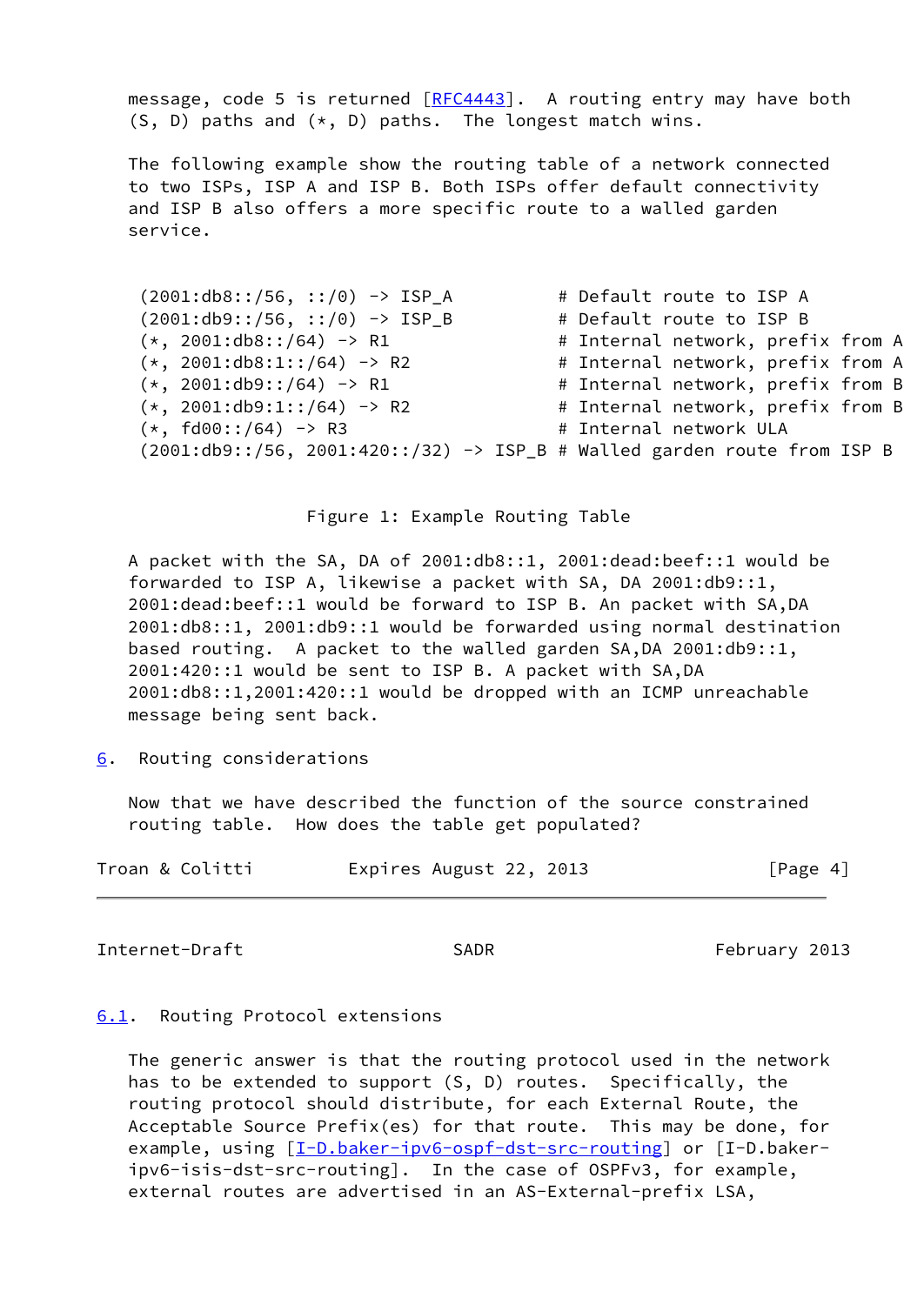# [\[RFC5340](https://datatracker.ietf.org/doc/pdf/rfc5340)]

### <span id="page-5-0"></span>[6.2](#page-5-0). Simplified SADR in home networks

 In a home network using a dynamic prefix assignment mechanism such as [\[I-D.arkko-homenet-prefix-assignment](#page-6-5)] it may be known that a particular Border Router is announcing both an External Route and a Usable Prefix (for example, if the same router ID is announcing both). In this case, interior routers may assume that the Acceptable Source Prefix of the External Route announced by that Border Router is in fact the Usable Prefix announced by that Border Router.

 An internal router when receiving a AS-External LSA route will install that in the routing table as normal. When the internal router receives a usable prefix as part of prefix assignment, the router shall add source constrained entries to all the AS-External routes received from the same border router (matching router-ID).

 Routes that are not associated with a border router or are not AS- External do not have source constrained paths.

 The routing protocol requirements for simplified SADR in the home network are:

- 1. Routing protocol must flood all information to all routers in the home network. (Single area).
- 2. Prefix assignment and unicast routing must be done in the same protocol.
- 3. A router must be uniquely identified (router-id) so that router advertisements and prefix assignment can be tied together
- <span id="page-5-1"></span>[7](#page-5-1). Interaction between routers and hosts

Troan & Colitti **Expires August 22, 2013** [Page 5]

<span id="page-5-2"></span>Internet-Draft SADR February 2013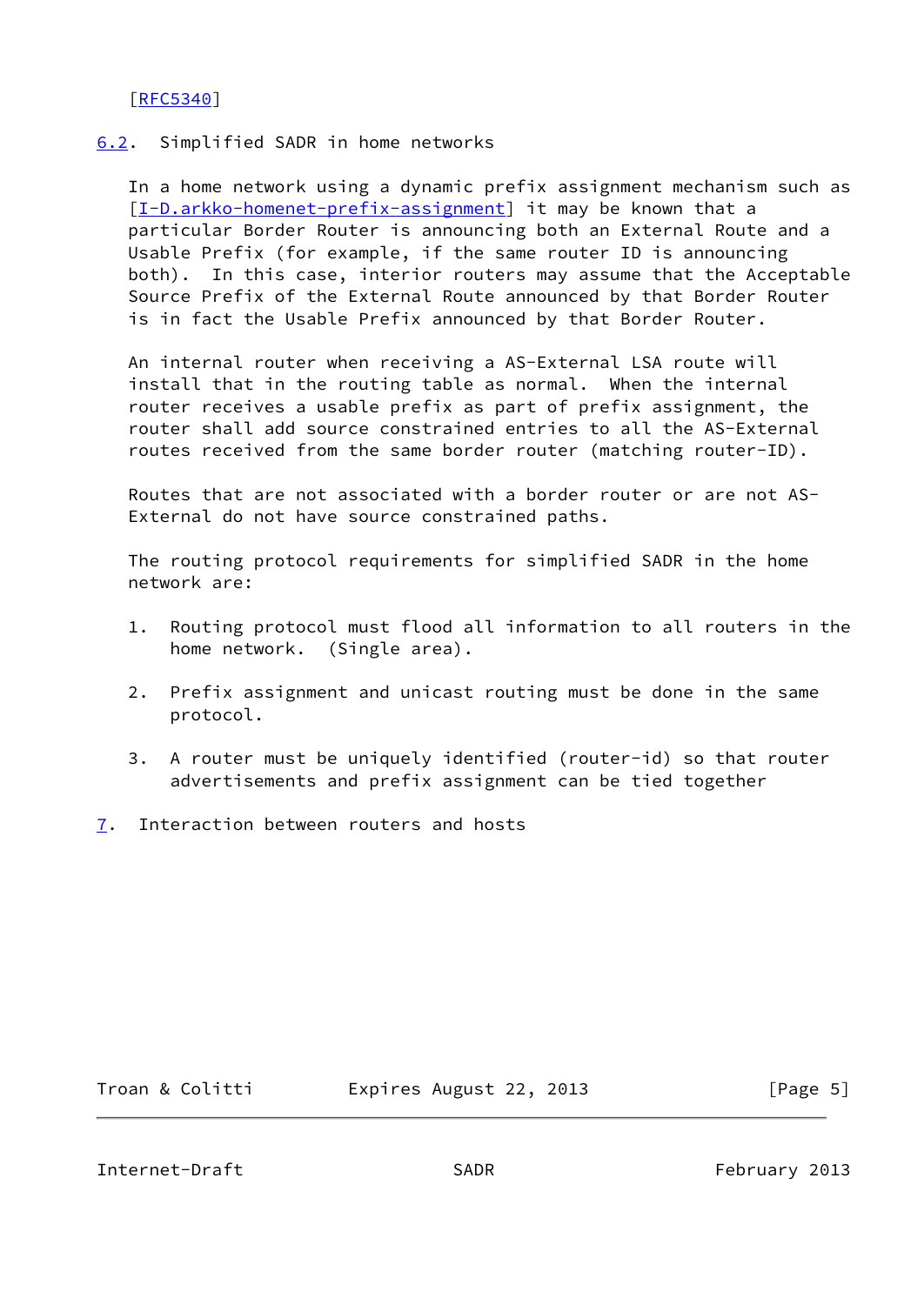Generally, hosts need not be aware that SADR is in use in the network. Hosts simply choose source addresses and the network will deliver the traffic to the appropriate upstream. One exception is when an Acceptable Source Prefix becomes invalid (e.g., if the Border Router which announced it crashes, or its WAN link goes down). In this case, current hosts will continue to use source addresses in that Acceptable Source Prefix without knowing that all communication outside the network is likely to fail. In this case, interior routers can improve responsiveness by deprecating the addresses in that Acceptable Source Prefix.

 ICMP [\[RFC4443](https://datatracker.ietf.org/doc/pdf/rfc4443)] includes a Destination unreachable code 5 - "Source address failed ingress/egress policy". Hosts MUST adhered to this message, and based on the unreachable message try another source address.

<span id="page-6-0"></span>[8](#page-6-0). IANA Considerations

This specification does not require any IANA actions.

- <span id="page-6-1"></span>[9](#page-6-1). Security Considerations
- <span id="page-6-2"></span>[10.](#page-6-2) Acknowledgements

 The authors would like to thank Jari Arkko and Andrew Yourtchenko for their ideas and review.

- <span id="page-6-3"></span>[11.](#page-6-3) References
- <span id="page-6-5"></span><span id="page-6-4"></span>[11.1](#page-6-4). Normative References
	- [I-D.arkko-homenet-prefix-assignment] Arkko, J., Lindem, A., and B. Paterson, "Prefix Assignment in a Home Network", [draft-arkko-homenet-prefix](https://datatracker.ietf.org/doc/pdf/draft-arkko-homenet-prefix-assignment-03) [assignment-03](https://datatracker.ietf.org/doc/pdf/draft-arkko-homenet-prefix-assignment-03) (work in progress), October 2012.

 [I-D.ietf-ospf-ospfv3-autoconfig] Lindem, A. and J. Arkko, "OSPFv3 Auto-Configuration", [draft-ietf-ospf-ospfv3-autoconfig-00](https://datatracker.ietf.org/doc/pdf/draft-ietf-ospf-ospfv3-autoconfig-00) (work in progress), October 2012.

- [RFC2119] Bradner, S., "Key words for use in RFCs to Indicate Requirement Levels", [BCP 14](https://datatracker.ietf.org/doc/pdf/bcp14), [RFC 2119](https://datatracker.ietf.org/doc/pdf/rfc2119), March 1997.
- [RFC2827] Ferguson, P. and D. Senie, "Network Ingress Filtering: Defeating Denial of Service Attacks which employ IP Source Address Spoofing", [BCP 38](https://datatracker.ietf.org/doc/pdf/bcp38), [RFC 2827](https://datatracker.ietf.org/doc/pdf/rfc2827), May 2000.
- [RFC4443] Conta, A., Deering, S., and M. Gupta, "Internet Control Message Protocol (ICMPv6) for the Internet Protocol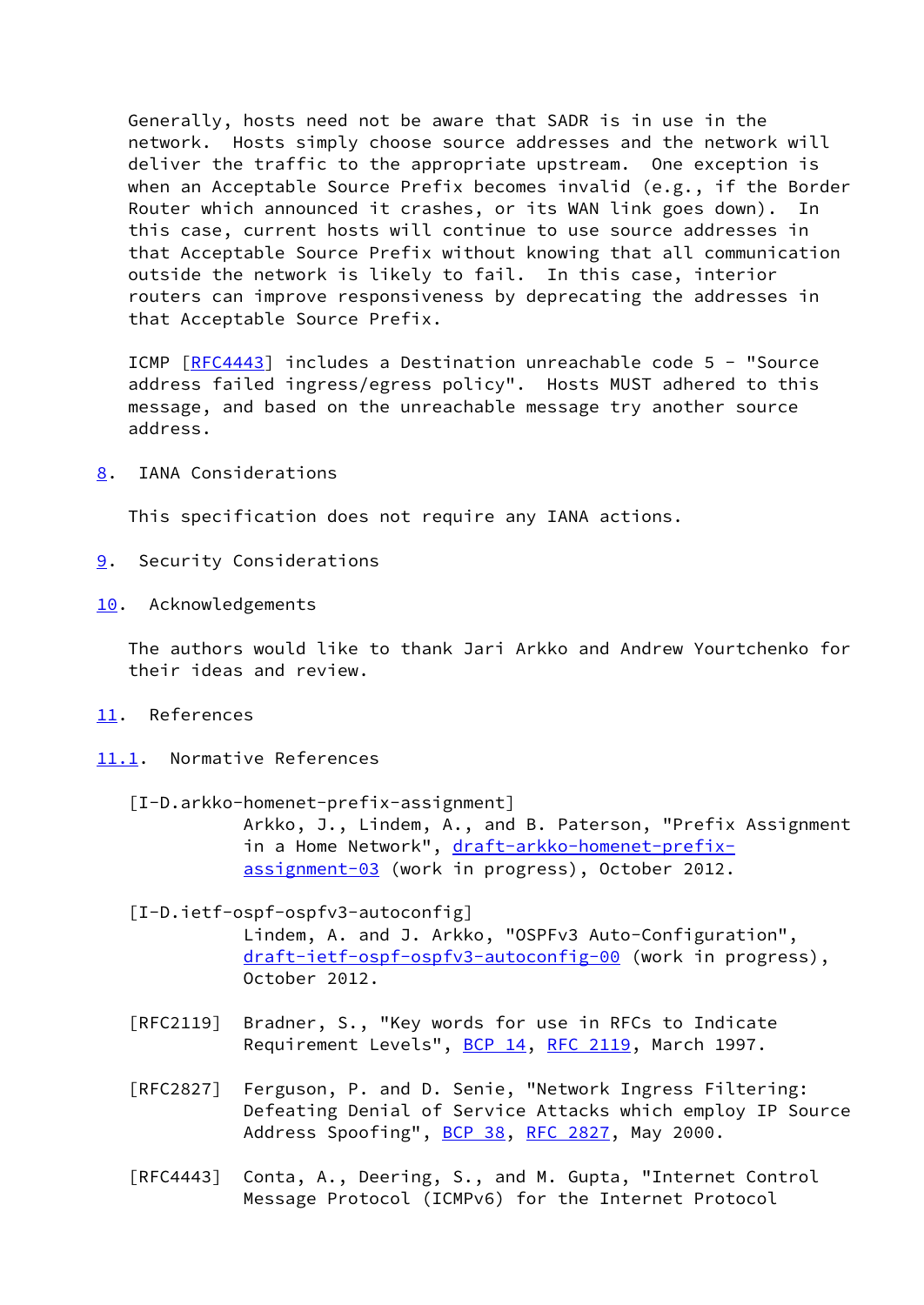| Expires August 22, 2013<br>Troan & Colitti | [Page 6] |
|--------------------------------------------|----------|
|--------------------------------------------|----------|

<span id="page-7-1"></span>Internet-Draft SADR SADR February 2013

- [RFC5340] Coltun, R., Ferguson, D., Moy, J., and A. Lindem, "OSPF for IPv6", [RFC 5340](https://datatracker.ietf.org/doc/pdf/rfc5340), July 2008.
- [RFC6724] Thaler, D., Draves, R., Matsumoto, A., and T. Chown, "Default Address Selection for Internet Protocol Version 6 (IPv6)", [RFC 6724,](https://datatracker.ietf.org/doc/pdf/rfc6724) September 2012.

<span id="page-7-0"></span>[11.2](#page-7-0). Informative References

 [I-D.baker-ipv6-isis-dst-src-routing] Baker, F., "IPv6 Source/Destination Routing using IS-IS", [draft-baker-ipv6-isis-dst-src-routing-00](https://datatracker.ietf.org/doc/pdf/draft-baker-ipv6-isis-dst-src-routing-00) (work in progress), February 2013.

<span id="page-7-2"></span> [I-D.baker-ipv6-ospf-dst-src-routing] Baker, F., "IPv6 Source/Destination Routing using OSPFv3", [draft-baker-ipv6-ospf-dst-src-routing-00](https://datatracker.ietf.org/doc/pdf/draft-baker-ipv6-ospf-dst-src-routing-00) (work in progress), February 2013.

 [I-D.ietf-homenet-arch] Chown, T., Arkko, J., Brandt, A., Troan, O., and J. Weil, "Home Networking Architecture for IPv6", [draft-ietf](https://datatracker.ietf.org/doc/pdf/draft-ietf-homenet-arch-06) [homenet-arch-06](https://datatracker.ietf.org/doc/pdf/draft-ietf-homenet-arch-06) (work in progress), October 2012.

Authors' Addresses

 Ole Troan Cisco Systems Philip Pedersens vei 1 Lysaker 1366 Norway

Email: ot@cisco.com

 Lorenzo Colitti Google Roppongi Hills Mori Tower PO box 22 Minato, Tokyo 106-6126 Japan